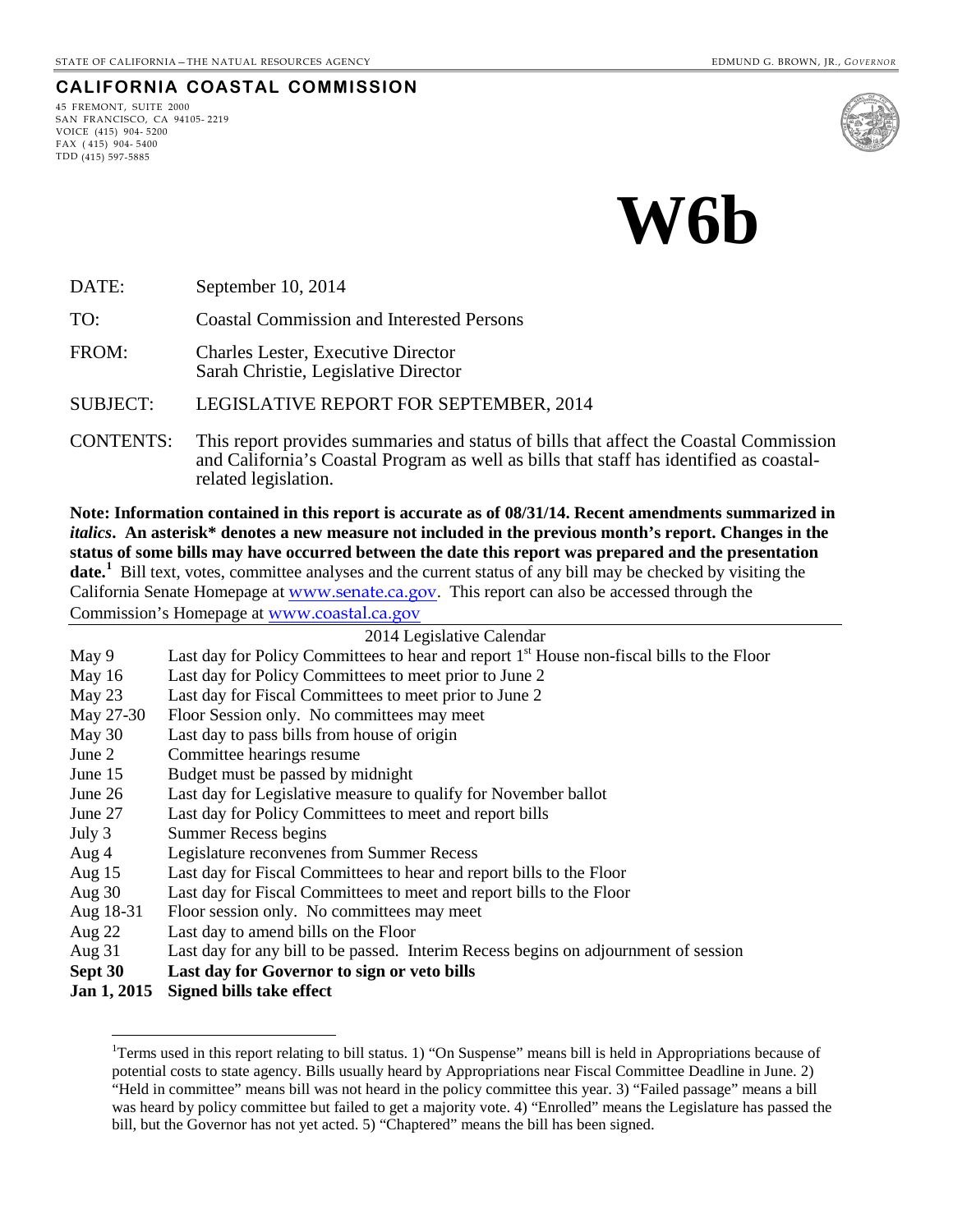# **PRIORITY LEGISLATION**

### **AB 158 (Levine) Solid waste: single-use carryout bags**

This bill would prohibit specified retail outlets from providing plastic single-use carryout bags, and require the retail outlets to make reusable or compostable bags available to customers. The bill would allow a city or county to impose administrative civil penalties for violations of this measure, payable to the office that brought the action.

| Introduced    | 01/22/13                                                  |
|---------------|-----------------------------------------------------------|
| Last Amended  | 04/09/13                                                  |
| <b>Status</b> | Assembly Appropriations Committee. Held on Suspense File. |

# **AB 203 (Stone) California Coastal Commission: restoration and cease and desist orders: report**

As amended, this bill would authorize the Coastal Commission submit an annual report to the Legislature describing all the enforcement orders acted upon during the previous year.

| Introduced    | 01/30/13                      |
|---------------|-------------------------------|
| Last Amended  | 01/27/17                      |
| <b>Status</b> | <b>Senate Rules Committee</b> |

# **AB 248 (Gorell) Energy: power plants: Ventura County**

This bill would require the Public Utilities Commission and the Independent System Operator, in consultation with specified entities including the Coastal Commission, to submit a report to the Legislature by January 1, 2014, detailing recommended legislative actions, policies and incentives necessary to accomplish specific objectives related to once-through-cooling technologies at Ventura County's two coastal power plants.

| Introduced    | 02/07/13           |
|---------------|--------------------|
| Last Amended  | 04/04/13           |
| <b>Status</b> | Held in Committee. |

#### **AB 288 (Levine) Coastal Resources**

This bill would add PRC Section 30515.5 to require the Coastal Commission to provide a Spanish language translation of its monthly meeting notice.

| Introduced    | 02/11/13 |
|---------------|----------|
| Last Amended  | 01/09/14 |
| <b>Status</b> | Enrolled |

# **AB 474 (Stone) Public Resources Code: coastal resources**

This bill would require the Coastal Commission to revise its standard ex-parte disclosure forms to so that ex-parte communication disclosures include the names of all individuals participating in the meeting, and a copy of all written and graphic material presented during the meeting.

| Introduced    | 02/19/13                                             |
|---------------|------------------------------------------------------|
| Last Amended  | 01/06/14                                             |
| <b>Status</b> | Signed by Governor. Chaptered by Secretary of State. |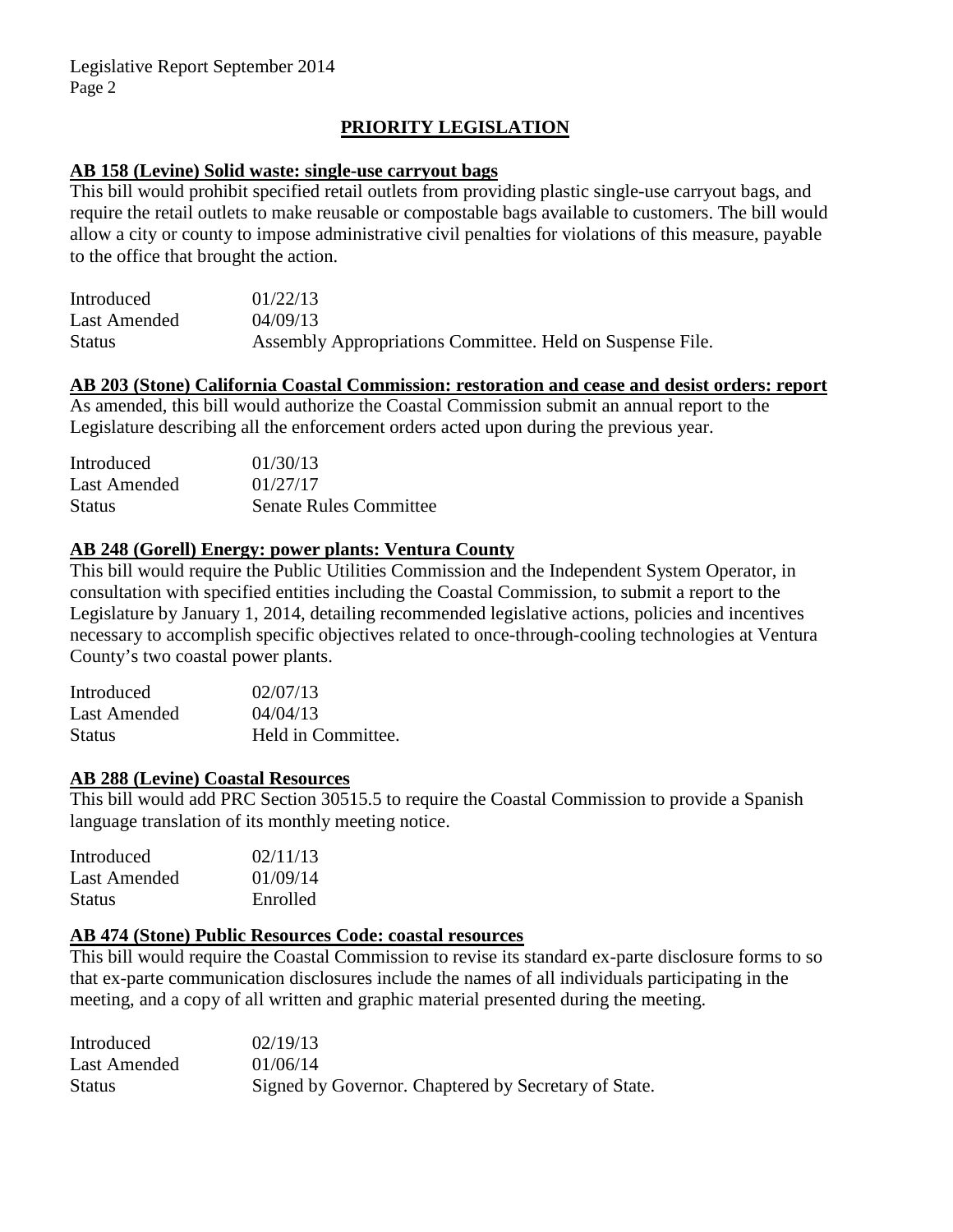### **AB 521 (Stone) Solid waste: plastic**

This bill would direct the Department of Resources Recycling and Recovery to develop a list of major sources of marine plastics pollution and notify producers of listed items that they are required to design and submit a plan to reduce the producer's proportion of covered items in the marine environment. The producer would be required to meet the marine plastic pollution reduction targets that the producer of the covered item would be required to achieve, as specified in the regulations

| <b>Commission Position Support</b> |                                                                     |
|------------------------------------|---------------------------------------------------------------------|
| <b>Status</b>                      | Assembly Appropriations Committee. Suspense File. Held on Suspense. |
| Last Amended                       | 05/07/13                                                            |
| Introduced                         | 02/20/13                                                            |

# **AB 881 (Chesbro) Oil spill prevention and administrative fee**

This bill would increase the existing \$0.07 fee on barrels of crude oil or petroleum products landed at a marine terminal, eliminate the sunset on the existing fee of \$0.065, allow the OSPR Administrator to adjust the fee annually based on the California Consumer Price Index, and transfer up to \$2,000,000 from fees collected to the Oiled Wildlife Care Network until January 1, 2016. The provisions of this section would take effect January 1, 2015, and sunset on January 1, 2016.

| <b>Commission Position Support</b> |                      |
|------------------------------------|----------------------|
| <b>Status</b>                      | Senate Inactive File |
| <b>Last Amended</b>                | 09/04/13             |
| Introduced                         | 02/22/13             |

#### **AB 976 (Atkins) Coastal resources**

This bill would authorize the Commission to impose administrative penalties for violations of the Coastal Act. All funds collected under this provision would be deposited into the Violation Remediation Account, and that the Commission's administrative penalty authority would sunset after a period of three years.

| Conference Committee |
|----------------------|
|                      |
|                      |
|                      |

## **AB 1102 (Allen) Public Resources Code: coastal resources**

As amended 7/1/14, this bill makes explicit statutory direction that any local government action which would reduce or restrict the use of a beach fire ring would require a coastal development permit This is declaratory of existing law, but emphasizes the requirement for this particular use*.* The bill also requires that the application include a full analysis of alternatives. Amendments narrow the focus of the bill without changing its intent.

| Introduced                         | 02/22/13                                                |
|------------------------------------|---------------------------------------------------------|
| Last Amended                       | 07/01/14                                                |
| <b>Status</b>                      | Senate Appropriations Committee. Held on Suspense File. |
| <b>Commission Position Support</b> |                                                         |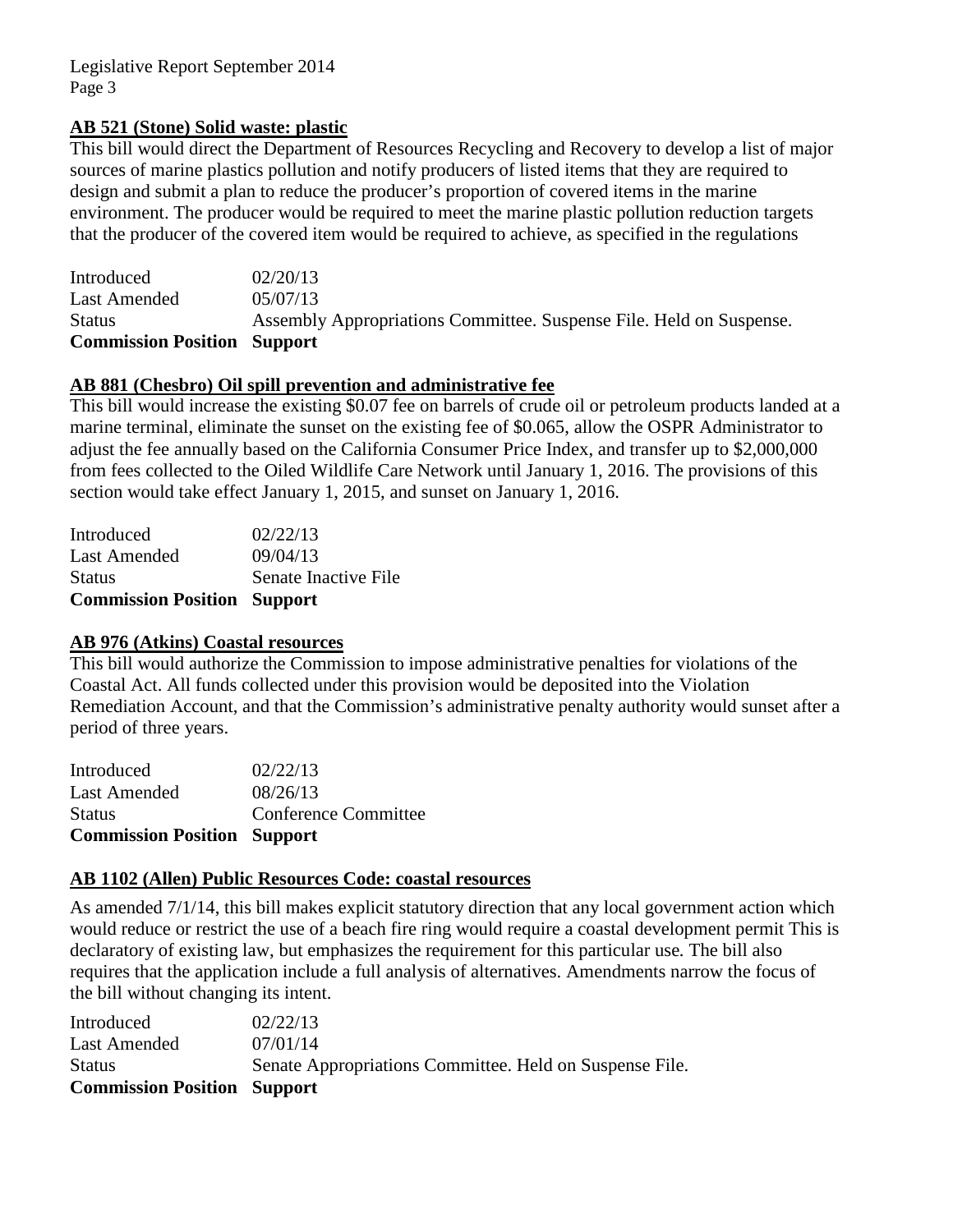### **AB 1142 (Bloom) State beaches and parks: smoking ban**

This bill would make it an infraction to smoke a tobacco product on a state coastal beach or in a unit of the state park system.

| Introduced    | 02/22/13          |
|---------------|-------------------|
| Last Amended  | 03/21/13          |
| <b>Status</b> | Held in Committee |

### **AB 1331 (Rendon) Clean, Safe and Reliable Drinking Water Act of 2014**

This bill would repeal the Clean, Safe and Reliable Drinking Water Act of 2012 (\$11.14 billion) subject to approval by the voters November 4, 2014, and replace it with a substitute measure. This bill would authorize the sale of \$8.2 billion general obligation bonds, allocated as specified. See bond comparison chart attached to this report.

| Introduced    | 02/22/13                      |
|---------------|-------------------------------|
| Last Amended  | 06/17/14                      |
| <b>Status</b> | <b>Senate Rules Committee</b> |

## **AB 1504 (Stone) Cigarettes: single use filters**

This bill would prohibit the sale or use of single-use cigarette filters, subject to a permissive civil fine of \$500.

| Introduced    | 01/14/14           |
|---------------|--------------------|
| Last Amended  | 04/02/14           |
| <b>Status</b> | Held in Committee. |

## **AB 1603 (Stone) Outdoor education**

This bill would establish the Outdoor Environmental Education and Recreation Program in the Department of Parks and Recreation, for purposes of increasing outdoor programs for underserved and at-risk populations. The bill would create the Outdoor Environmental Education and Recreation Fund to receive private donations and General Fund support for grants to be awarded by the Director of Parks. The California Environmental Education Interagency Network, which Coastal Commission staff participates in, would serve as an advisor to the director in developing the program components.

Introduced 02/05/14 Status Assembly Appropriations Committee. Held on Suspense File.

### **AB 1699 (Bloom) Waste management: microplastics**

This bill would prohibit the sale of any cleaning product or personal care product containing micro plastics. The bill would allow the Attorney General to seek civil penalties of up to \$2,500 per day for each violation. Any civil penalties collected shall remain with the office that brought the case.

| Introduced    | 02/20/14              |
|---------------|-----------------------|
| Last Amended  | 08/19/14              |
| <b>Status</b> | Senate Inactive File. |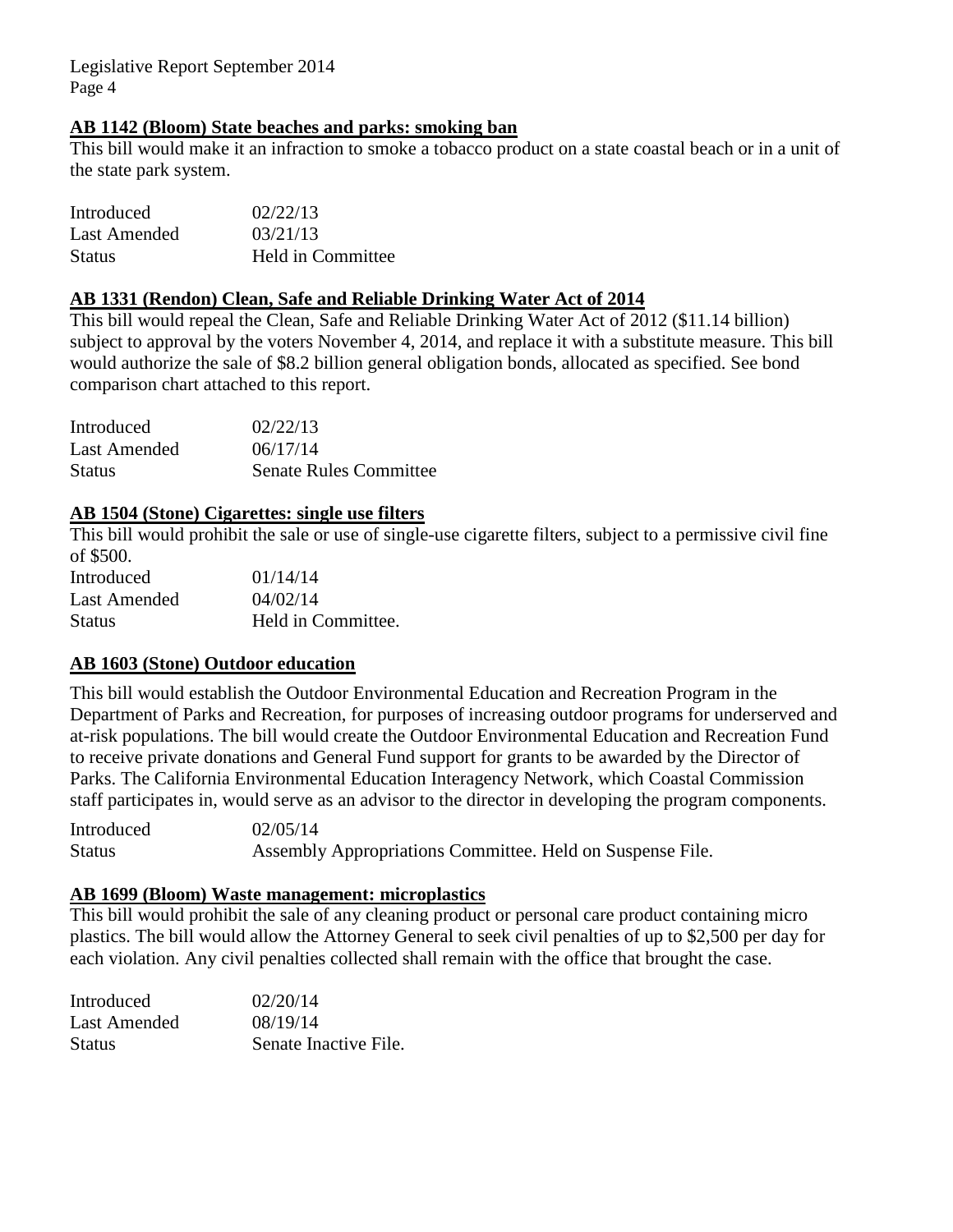## **AB 1759 (Rendon) California Coastal Commission: appointments**

This bill originally addressed Medical reimbursement rates. *Amendments on 8/18 would amend Section 30301.2 of the Coastal Act to allow Charter City Mayors (aka "strong mayors") to serve as locally elected official appointees to the Coastal Commission.*

| Introduced    | 02/14/14                        |
|---------------|---------------------------------|
| Last Amended  | 08/18/14                        |
| <b>Status</b> | Held in Senate Rules Committee. |

#### **AB 2019 (Fong) Commercial fishing: drift gill net shark and swordfish fishery**

This bill would prohibit the use of drift gill nets for the swordfish and shark fisheries. The bill would limit the legal take of these species to hand-thrust harpoon and/or hand held hook and line, and require the Department of Fish and Wildlife to issue a new harpoon/hook permit to holders of drift gill net permits by January 1, 2015. The bill would require the State to support any and all relevant state and federal proceedings relating to a ban on drift gill nets targeting sharks and swordfish, and oppose the transfer of state permitting authority to federal agencies.

| Introduced    | 02/20/14           |
|---------------|--------------------|
| Last Amended  | 04/23/14           |
| <b>Status</b> | Held in Committee. |

#### **AB 2140 (Bloom) Orca Welfare and Safety Act**

This bill would prohibit the exhibition of captive orcas for entertainment purposes, prohibit the collection of gametes from captive orcas for the purpose of breeding, and prohibit the transportation of captive orcas across state lines.

| Introduced    | 02/20/14               |
|---------------|------------------------|
| Last Amended  | 03/07/14               |
| <b>Status</b> | Interim Study & Report |

#### **AB 2188 (Muratsuchi) Solar energy: permits**

This bill would expedite and streamline the permit process for small scale rooftop solar panel installations. Local governments must adopt ordinances creating a "checklist" application for rooftop solar projects. Applications would be "deemed approved" upon submittal of a completed checklist. *Amendments of 8/14 require a solar energy system for heating water in single family residences and solar collectors for heating in commercial or swimming pool applications to be certified by an accredited agency, as defined.* 

| Introduced   | 02/20/14 |
|--------------|----------|
| Last Amended | 08/14/14 |
| Status       | Enrolled |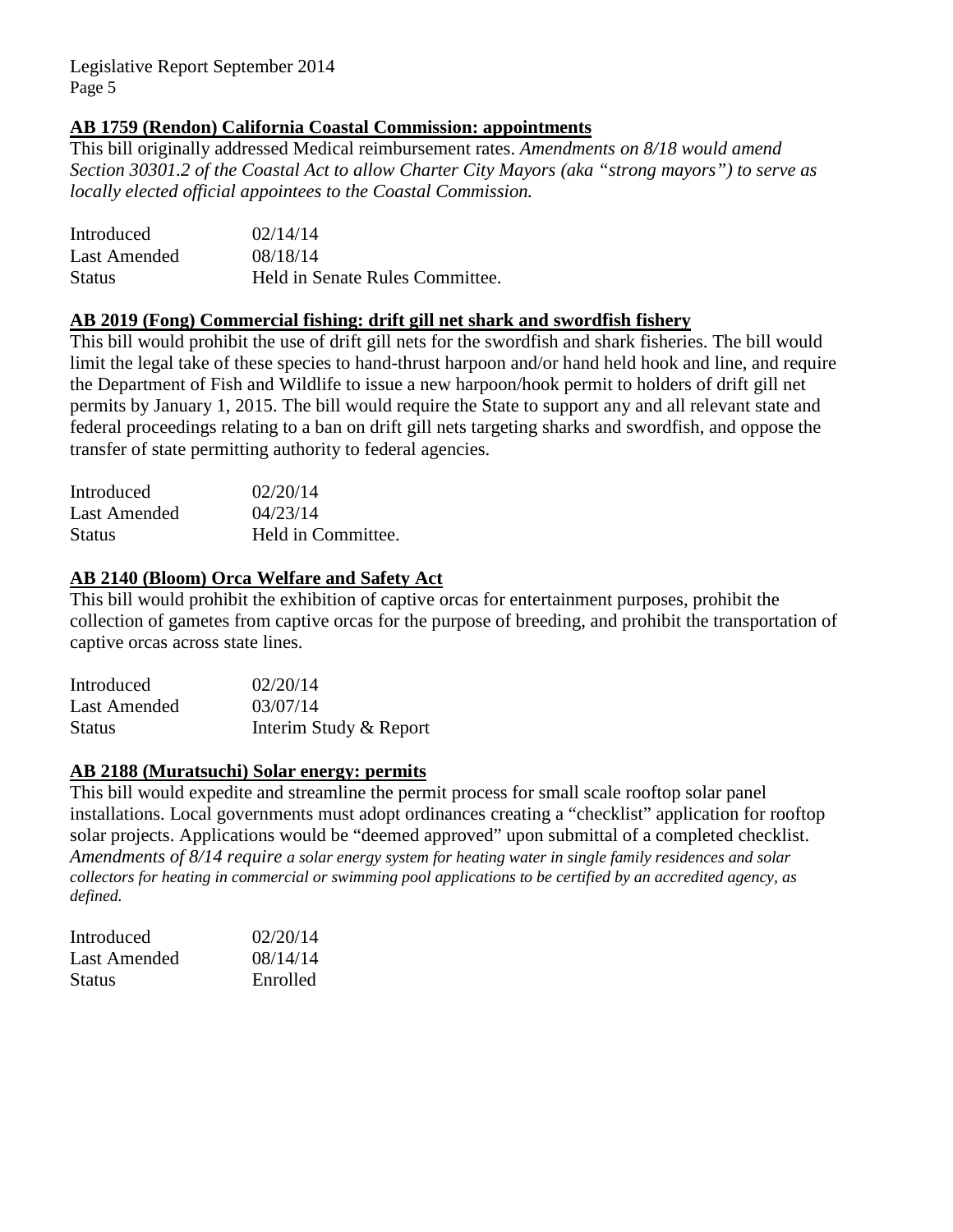## **AB 2516 (Gordon) Sea level rise planning: data base**

This bill would require the Natural Resources Agency, in collaboration with the Ocean Protection Council, to create a Planning for Sea Level Rise Database on its public website describing steps being taken throughout the state to address sea level rise. The bill would require the Coastal Commission to provide information regarding which jurisdictions have adopted LCPs, which have not, and which LCPs contain sea level rise policies. *Amendments of 8/21 change the reporting requirement from quarterly to bi-annually.*

| <b>Commission position Support</b> |          |
|------------------------------------|----------|
| <b>Status</b>                      | Enrolled |
| <b>Last Amended</b>                | 08/21/14 |
| Introduced                         | 02/21/13 |

## **AB 2554 (Rendon) Bond Accountability Act**

This bill was gutted and amended to create the Clean Safe and Reliable Drinking Water Act of 2014. If enacted by the voters this measure would repeal the \$11 billion bond act passed by the Legislature in 2012 (\$11.14 billion), and replace it with an \$8.5 billion bond, subject to approval by the voters November 4, 2014. This bill would authorize the sale of \$8.5 billion general obligation bonds, allocated as specified.

| Introduced    | 02/21/14                                 |
|---------------|------------------------------------------|
| Last Amended  | 04/23/14                                 |
| <b>Status</b> | <b>Assembly Appropriations Committee</b> |

## **AB 2711 (Muratsuchi) Oil and gas: loan to City of Hermosa Beach**

This bill would appropriate \$17.5 million from State Tidelands oil revenues, collected by the State Lands Commission, for the purpose of covering the city's liability if the voters reject a November 2014 ballot initiative to approve an offshore oil lease on state tidelands within the city limits. The ballot initiative is part of a settlement agreement reached between the City, MacPherson Oil and E&B (another oil company). The loan would be repaid by the city at a rate of \$500,000 per year. Loan repayments would be deposited into the State Coastal Conservancy's Climate Ready account for grants to local governments.

| Introduced            | 02/21/14                |
|-----------------------|-------------------------|
| <b>Last Amendment</b> | 05/23/14                |
| <b>Status</b>         | Assembly Inactive File. |

## **SB 40 (Pavley) Safe, Clean, and Reliable Drinking Water Act of 2012**

This bill declares that it is the intent of the Legislature to amend the Safe, Clean, and Reliable Drinking Water Act of 2012 for the purpose of reducing and potentially refocusing the \$11,140,000,000 bond. This measure contains an urgency clause.

| Introduced    | 12/10/12                        |
|---------------|---------------------------------|
| Last Amended  | 01/06/14                        |
| <b>Status</b> | Returned to Secretary of Senate |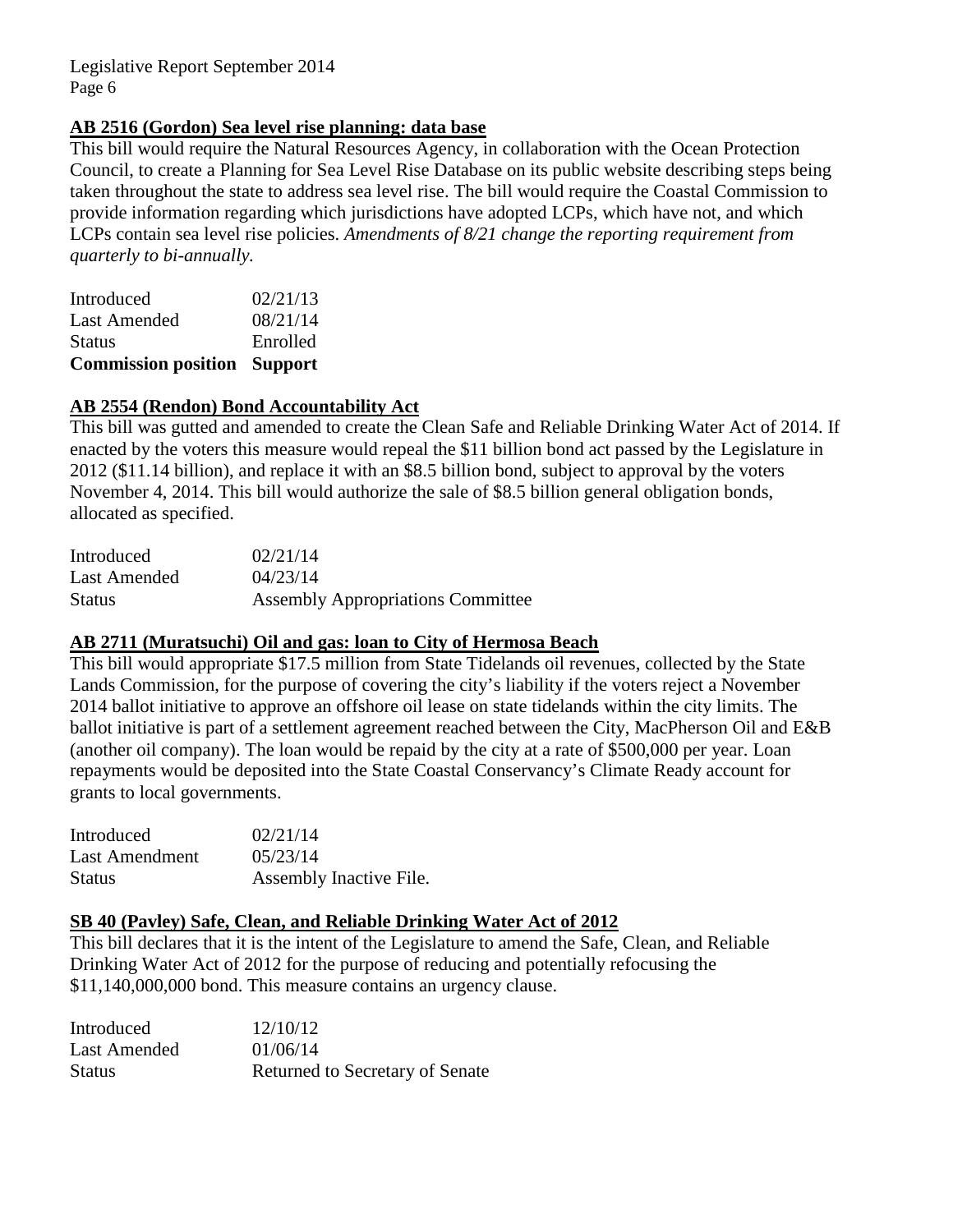## **SB 241 (Evans) Oil Severance Tax Law**

This bill would impose a severance tax of 9.9% of the gross value of each barrel of oil extracted from California after January 1, 2014, for deposit into the Oil Severance Fund, which this bill creates. The Department of Conservation would allocate those revenues to the UC Regents, the California State University Trustees, the Board of Governors for the Community Colleges, and the Department of Parks and Recreation.

| Introduced    | 05/07/13                                                |
|---------------|---------------------------------------------------------|
| <b>Status</b> | Senate Appropriations Committee. Held on Suspense File. |

### **SB 257 (Hancock) Coastal resources: physical adaptations to climate change**

This bill states that it is the intent of the Legislature to enact legislation to address coastal physical adaptations to climate change, capable of at least 125 uses.

Introduced 02/13/13 Status Returned to Secretary of Senate

### **SB 270 (Padilla) Solid waste: single-use carryout bags**

As introduced, this bill would have established the Labor Enforcement Task Force. As amended, this bill would prohibit specified classes of retail stores from making single-use plastic bags available to customers by July 1, 2015, and to charge not less than \$0.10 for the provision of a paper bag. After January 1, 2020, re-usable grocery bag to be certified as minimum 40% post-consumer recycled materials.

| Introduced    | 02/14/13 |
|---------------|----------|
| Last Amended  | 08/21/14 |
| <b>Status</b> | Enrolled |

### **SB 418 (Jackson) Energy: nuclear fission power plants**

This bill would require the PUC to require an applicant for relicensing a nuclear power generating facility submit a study of the full needs and costs of relicensing.

| Introduced            | 02/20/13                                                                |
|-----------------------|-------------------------------------------------------------------------|
| <b>Last Amendment</b> | 06/26/13                                                                |
| <b>Status</b>         | Assembly Utilities and Commerce Committee. Failed passage in committee. |

#### **SB 700 (Wolk) Natural resources: parks: carryout bags**

This bill would require retail establishments to charge a \$0.05 fee for single-use carryout bags. A portion of the fee would be deposited into the Local Environmental Enhancement Fund (LEEF), which would be created by this bill. Funds from the LEEF would be available for expenditure by the Natural Resources Agency, upon appropriation by the Legislature, as grants to local governments for parks maintenance and litter abatement.

| Introduced    | 02/22/13                                               |
|---------------|--------------------------------------------------------|
| Last Amended  | 04/23/13                                               |
| <b>Status</b> | Held in Senate Appropriations Committee. Suspense File |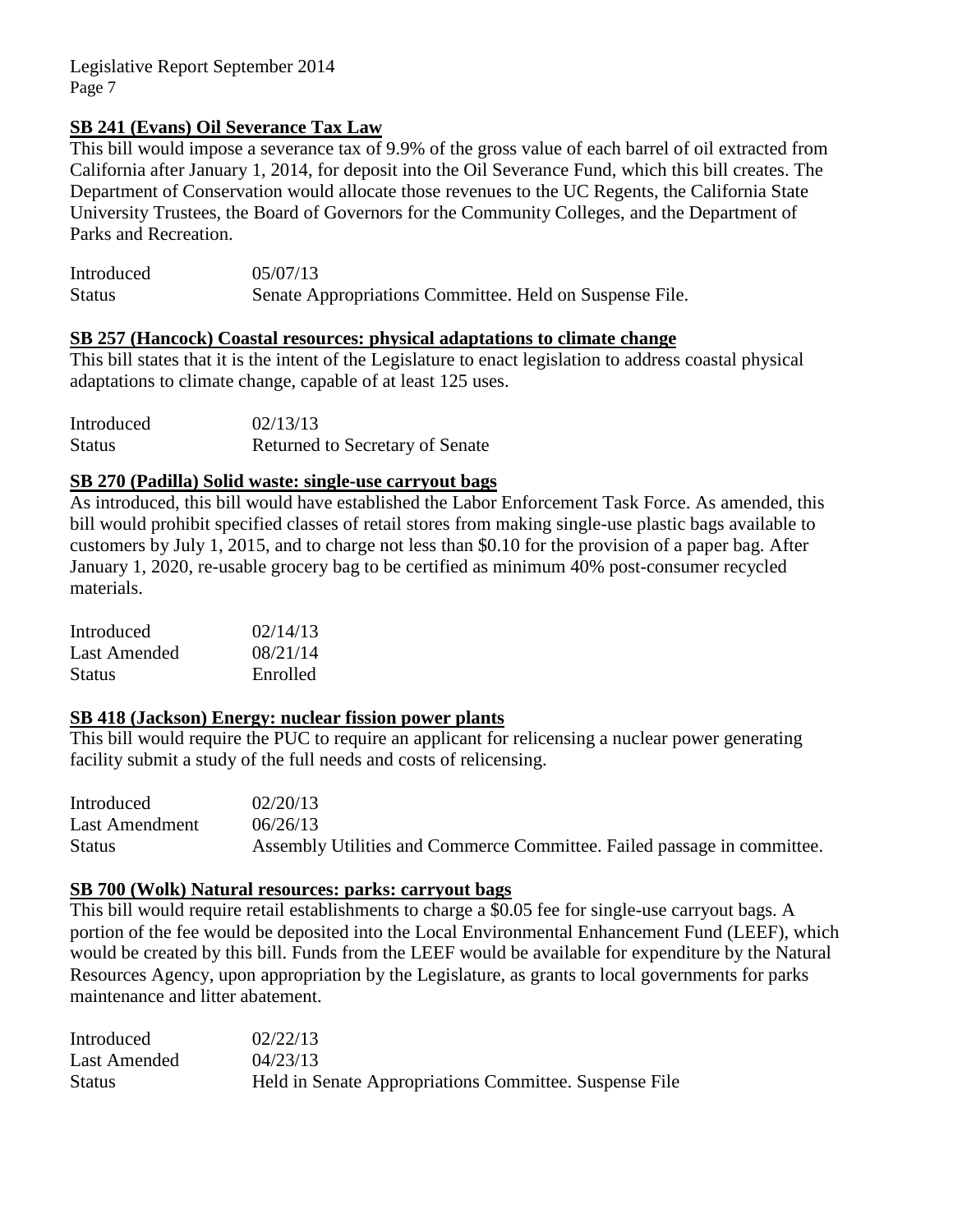## **SB 848 (Wolk) Safe Drinking Water, Water Quality, and Water Supply Act of 2014**

This measure would repeal the \$11,140,000,000 Clean Safe and Reliable Drinking Water Act of 2014 (General Obligation Bond) and replace it with \$6,825,000,000 general obligation bond measure that, if approved by the voters, would finance a substitute Safe Drinking Water, Water Quality and Water Supply Act, allocated as specified.

| Introduced    | 01/09/14                     |
|---------------|------------------------------|
| Last Amended  | 07/03/14                     |
| <b>Status</b> | Senate Floor. Inactive File. |

### **SB 861 (Senate Budget Committee)**

In relevant part, this bill would authorize the Commission to impose administrative penalties for violations of the public access policies of the Coastal Act. Penalty amounts would be limited to no more than \$1,250 per day, for an accrual period of no more than 5 years. All funds collected under this provision would be deposited into the Violation Remediation Account. The bill would require the Commission to submit a bill to the Legislature on the status of the enforcement program by 12/31/18. The bill also establishes the Climate Resilience Account in the Coastal Trust Fund. Twenty percent of the monies in the fund would go to the Commission for local grants related to sea level rise planning.

| Introduced    | 01/09/14                                             |
|---------------|------------------------------------------------------|
| Last Amended  | 06/13/14                                             |
| <b>Status</b> | Signed by Governor. Chaptered by Secretary of State. |

### **SB 968 (Hill) Public lands: Martin's Beach property: access**

This bill would authorize the State Lands Commission to exercise its eminent domain authority to initiate negotiations to purchase a public access easement on the property known as Martin's Beach County in San Mateo for the purpose of public access.

| <b>Commission Position Support</b> |
|------------------------------------|
| Enrolled                           |
| 08/18/14                           |
| 02/10/14                           |
|                                    |

## **SB 1017 (Evans) Oil Severance Tax**

This bill would impose an oil tax of 9.5%, and gas severance tax of 3.5% upon any operator for the extraction of oil or gas in California. The bill would require the board to deposit all tax revenues, penalties, and interest collected pursuant to these provisions into the California Higher Education Fund, which is established by this measure.

| Introduced    | 02/14/14                                                |
|---------------|---------------------------------------------------------|
| <b>Status</b> | Senate Appropriations Committee. Held on Suspense File. |